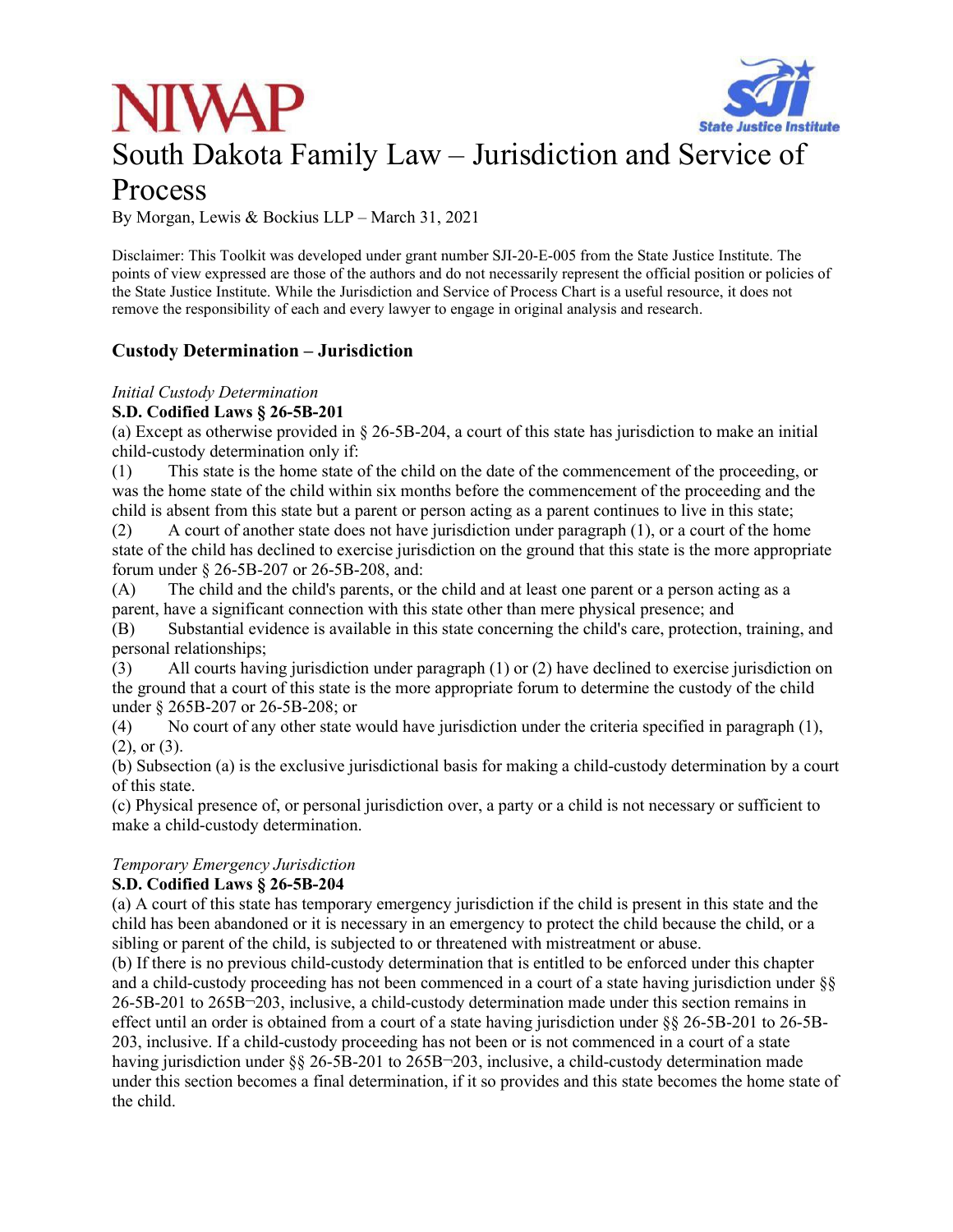



(c) If there is a previous child-custody determination that is entitled to be enforced under this chapter, or a child-custody proceeding has been commenced in a court of a state having jurisdiction under §§ 26-5B-201 to 26-5B¬203, inclusive, any order issued by a court of this state under this section must specify in the order a period that the court considers adequate to allow the person seeking an order to obtain an order from the state having jurisdiction under §§ 26-5B-201 to 26-5B-203, inclusive. The order issued in this state remains in effect until an order is obtained from the other state within the period specified or the period expires.

(d) A court of this state which has been asked to make a child-custody determination under this section, upon being informed that a child-custody proceeding has been commenced in, or a child-custody determination has been made by, a court of a state having jurisdiction under §§ 26-5B-201 to 26-5B-203, inclusive, shall immediately communicate with the other court. A court of this state which is exercising jurisdiction pursuant to §§ 26-5B-201 to 26-5B-203, inclusive, upon being informed that a child-custody proceeding has been commenced in, or a child-custody determination has been made by, a court of another state under a statute similar to this section shall immediately communicate with the court of that state to resolve the emergency, protect the safety of the parties and the child, and determine a period for the duration of the temporary order.

## **Authority Interpreting § 26-5B-204**

It appears that there is only one decision on Westlaw citing or discussion this provision, and it does not appear particularly salient.

In Langdeau v. Langdeau, 2008 S.D. 44, ¶ 30, 751 N.W.2d 722, 732, the court merely held that the trial court may decline to exercise jurisdiction under § 26-5B-204 when there is a more appropriate forum.

## **Custody Determination – Service/Notification Requirements**

### **S.D. Codified Laws § 26-5B-108**

**(**a) Notice required for the exercise of jurisdiction when a person is outside this state may be given in a manner prescribed by the law of this state for service of process or by the law of the state in which the service is made. Notice must be given in a manner reasonably calculated to give actual notice but may be by publication if other means are not effective.

(b) Proof of service may be made in the manner prescribed by the law of this state or by the law of the state in which the service is made.

(c) Notice is not required for the exercise of jurisdiction with respect to a person who submits to the jurisdiction of the court.

### **Paternity and Child Support Proceeding – Jurisdiction**

### **S.D. Codified Laws § 25-9C-201**

[Bases for jurisdiction over non-resident]

(a) In a proceeding to establish or enforce a support order or to determine parentage of a child, a tribunal of this state may exercise personal jurisdiction over a nonresident individual or the individual's guardian or conservator if:

(1) The individual is personally served with notice within this state;

(2) The individual submits to the jurisdiction of this state by consent in a record, by entering a general appearance, or by filing a responsive document having the effect of waiving any contest to personal jurisdiction;

(3) The individual resided with the child in this state;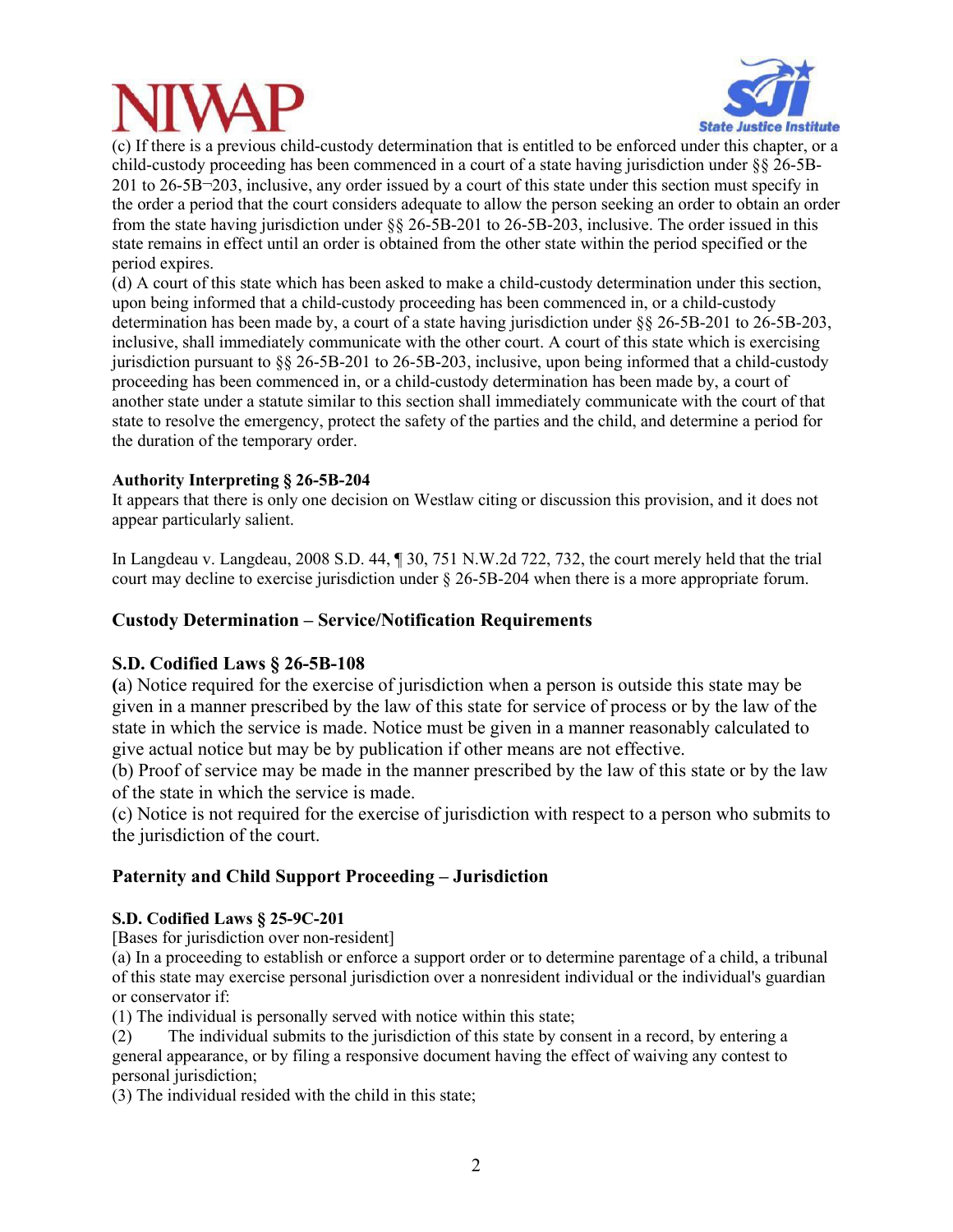



(4) The individual resided in this state and provided prenatal expenses or support for the child;

(5) The child resides in this state as a result of the acts or directives of the individual;

(6) The individual engaged in sexual intercourse in this state and the child may have been conceived by that act of intercourse;

(7) The individual asserted parentage of a child in the child support case registry maintained in this state by the Department of Social Services; or

(8) There is any other basis consistent with the constitutions of this state and the United States for the exercise of personal jurisdiction.

(b) The bases of personal jurisdiction set forth in subsection (a) or in any other law of this state may not be used to acquire personal jurisdiction for a tribunal of this state to modify a child support order of another state unless the requirements of § 25-9C-611 are met, or, in the case of a foreign support order, unless the requirements of § 25-9C-615 are met.

## **S.D. Codified Laws § 25-9C-401**

[Establishment of Support Order]

(a) If a support order entitled to recognition pursuant to this chapter has not been issued, a responding tribunal of this state with personal jurisdiction over the parties may issue a support order if:

(1) The individual seeking the order resides outside this state; or

(2) The support enforcement agency seeking the order is located outside this state.

(b) The tribunal may issue a temporary child support order if the tribunal determines that such an order is appropriate and the individual ordered to pay is:

(1) A presumed father of the child;

(2) Petitioning to have his paternity adjudicated;

(3) Identified as the father of the child through genetic testing;

(4) An alleged father who has declined to submit to genetic testing;

(5) Shown by clear and convincing evidence to be the father of the child;

(6) An acknowledged father as provided by applicable state law;

(7) The mother of the child; or

(8) An individual who has been ordered to pay child support in a previous proceeding and the order has not been reversed or vacated.

(c) Upon finding, after notice and opportunity to be heard, that an obligor owes a duty of support, the tribunal shall issue a support order directed to the obligor and may issue other orders pursuant to § 25-9C-305.

### **S.D. Codified Laws § 25-9C-205**

[Continuing jurisdiction to modify support order]

(a) A tribunal of this state that has issued a child support order consistent with the law of this state has and shall exercise continuing, exclusive jurisdiction to modify its child support order if the order is the controlling order and:

(1) At the time of the filing of a request for modification this state is the residence of the obligor, the individual obligee, or the child for whose benefit the support order is issued; or

(2) Even if this state is not the residence of the obligor, the individual obligee, or the child for whose benefit the support order is issued, the parties consent in a record or in open court that the tribunal of this state may continue to exercise jurisdiction to modify its order.

(b) A tribunal of this state that has issued a child support order consistent with the law of this state may not exercise continuing, exclusive jurisdiction to modify the order if:

(1) All of the parties who are individuals file consent in a record with the tribunal of this state that a tribunal of another state that has jurisdiction over at least one of the parties who is an individual or that is located in the state of residence of the child may modify the order and assume continuing, exclusive jurisdiction; or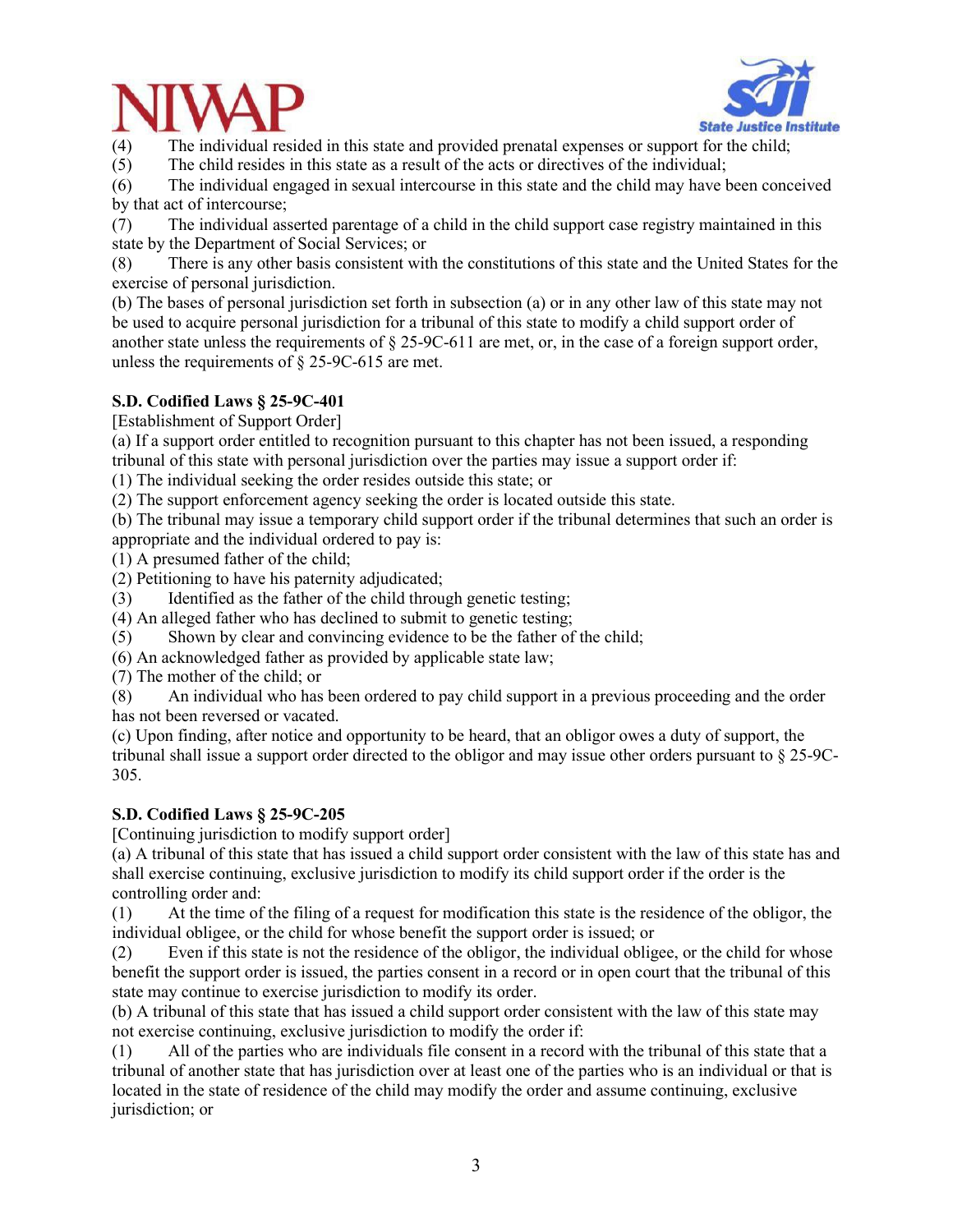



(2) Its order is not the controlling order.

(c) If a tribunal of another state has issued a child support order pursuant to the Uniform Interstate Family Support Act or a law substantially similar to that Act which modifies a child support order of a tribunal of this state, tribunals of this state shall recognize the continuing, exclusive jurisdiction of the tribunal of the other state.

(d) A tribunal of this state that lacks continuing, exclusive jurisdiction to modify a child support order may serve as an initiating tribunal to request a tribunal of another state to modify a support order issued in that state.

(e) A temporary support order issued ex parte or pending resolution of a jurisdictional conflict does not create continuing, exclusive jurisdiction in the issuing tribunal.

# **Paternity and Child Support Proceeding – Service/Notification Requirements**

## **S.D. Codified Laws § 25-9C-401**

As explained above, upon finding, after notice and opportunity to be heard, that an obligor owes a duty of support, the tribunal shall issue a support order directed to the obligor and may issue other orders pursuant to § 25-9C-305.

## **S.D. Codified Laws § 25-9C-316**

The physical presence of a nonresident party who is an individual in a tribunal of this state is not required for the establishment, enforcement, or modification of a support order or the rendition of a judgment determining parentage of a child.

# **Child Abuse/Neglect Proceeding – Jurisdiction**

There does not appear to be a specific jurisdiction or venue provision in Chapter 16-8A of the South Dakota Codified Laws titled "Protection of Children from Abuse or Neglect." There also does not appear to be an applicable cross reference in another provision that might specifically govern venue or jurisdiction under Chapter 16-8A.

## **S.D. Codified Laws § 26-8A-29**

In any action involving the termination of parental rights of both parents or any surviving parent, the court has continuing jurisdiction of the action and of the abused or neglected child for purposes of review of status of the child until the adoption of the child is fully completed. The Department of Social Services or any other party having custody and guardianship of the child pending adoption may petition the court to review the status of the child at any time before the adoption of the child is completed. The court may issue any orders or decrees necessary to protect the child, to preserve the child's welfare and to facilitate adoption of the child by the court or another court of competent jurisdiction without delay. The continuing jurisdiction of the court according to this section does not prevent the acquisition of jurisdiction of the child by another court for adoption proceedings according to law.

# **Child Abuse/Neglect Proceeding – Service/Notification Requirements**

## **S.D. Codified Laws § 26-8A-10.1**

If an investigation by the Department of Social Services determines that abuse or neglect has occurred, the department shall make reasonable efforts to inform each of the child's parents of the determination with due regard given to the rights of the subject of the report pursuant to  $\S$  26-8A-11. The information shall only include identification of the provisions of § 26-8A-2 which constituted the basis for the determination that abuse or neglect occurred. This provision does not limit the department in providing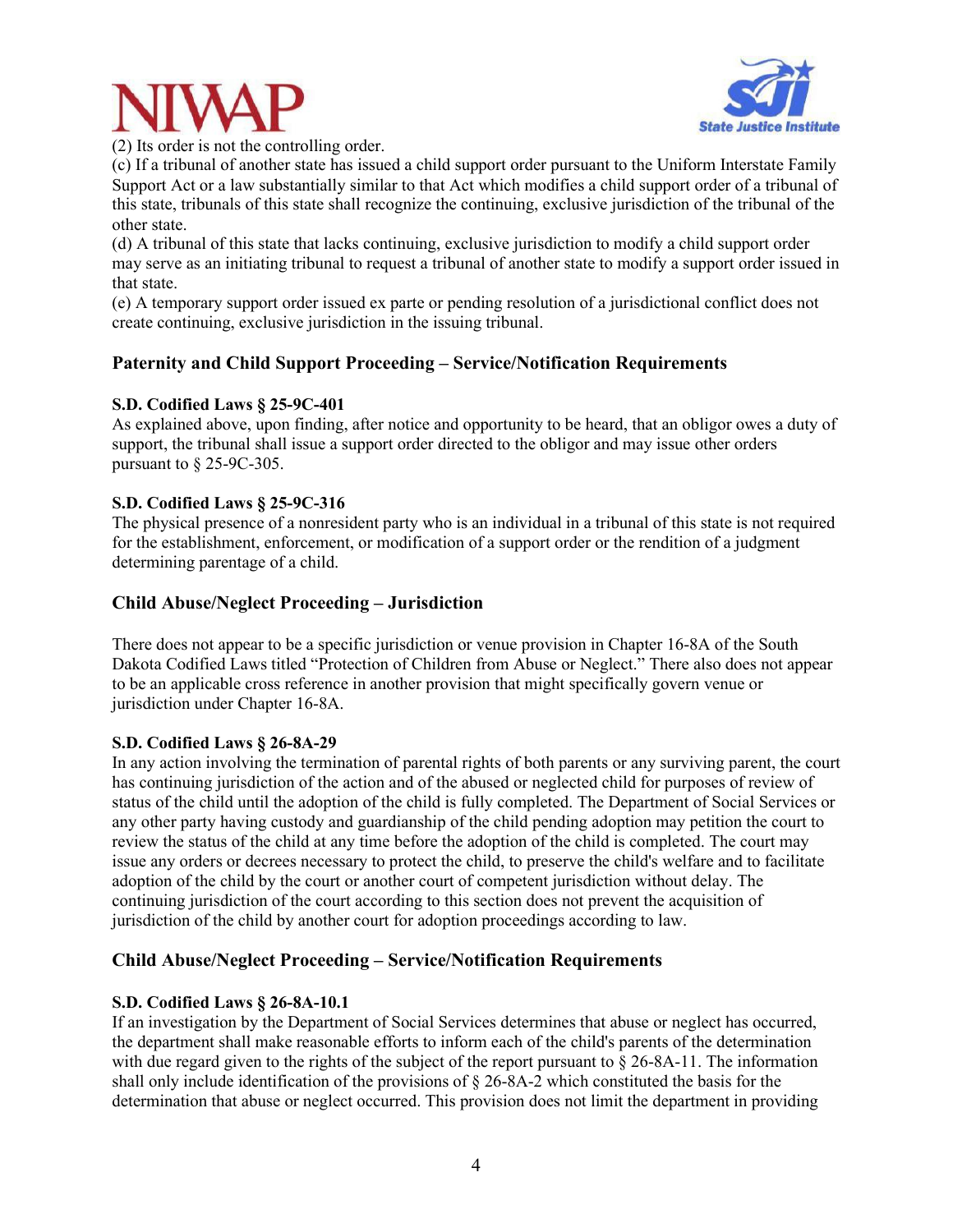

services to a parent who is the subject of the report. A notice of the report shall be sent, by certified mail, to any parent who is not the subject of the report at the parent's last known address. The information shall be maintained confidential by the parent pursuant to § 26-8A-13.

# **S.D. Codified Laws § 26-8A-28**

Notice of entry of order of adjudication or final decree of disposition issued by the court in any action involving an abused or neglected child shall be served on the child's attorney and the child's guardian ad litem or special advocate, if any, and on all respondent parents and other respondent parties in any manner authorized by the rules of civil procedure. The notice of entry may be served by publication in the same manner as service of the summons in the action as provided in § 26-7A-48. If the notice of entry is served by publication, the service is completed five days after the date of publication. The time for appeal commences on the day following the date of completed service of the notice of entry regardless of the manner in which the notice of entry is served.

# **Divorce and Legal Separation – Jurisdiction**

There does not appear to be any statutory provision specifically governing jurisdiction over non-resident defendants in divorce proceedings under Chapter 254 of the South Dakota Codified Laws titled "Divorce and Separate Maintenance." A review of the applicable case law indicates that a plaintiff in a divorce proceeding must effect service pursuant to the general service rules set forth in the South Dakota Rules of Civil Procedure, which are detailed above.

## **S.D. Codified Laws § 25-4-30.1**

An action for divorce or separate maintenance may be commenced in the county of residence of either party, subject to the right of the defendant to have the place of trial changed to the county where the defendant resides.

## **S.D. Codified Laws § 25-4-30**

The plaintiff in an action for divorce or separate maintenance must, at the time the action is commenced, be a resident of this state, or be stationed in this state while a member of the armed services. Subsequently, the plaintiff need not maintain that residence or military presence to be entitled to the entry of a decree or judgment of divorce or separate maintenance.

# **Divorce and Legal Separation – Service/Notification Requirements**

There do not appear to be any statutory provision specifically governing service and notice under Chapter 25-4 of the South Dakota Codified Laws titled "Divorce and Separate Maintenance." A review of the applicable case law indicates that a plaintiff in a divorce proceeding must effect service pursuant to the general service rules set forth in the South Dakota Rules of Civil Procedure, which are detailed above.

# **Adoption Proceeding – Jurisdiction**

# **S.D. Codified Laws § 25-6-7**

The circuit court for the county of the child's legal residence or of the adopting parent's legal residence according to where petition is first filed shall have the original jurisdiction.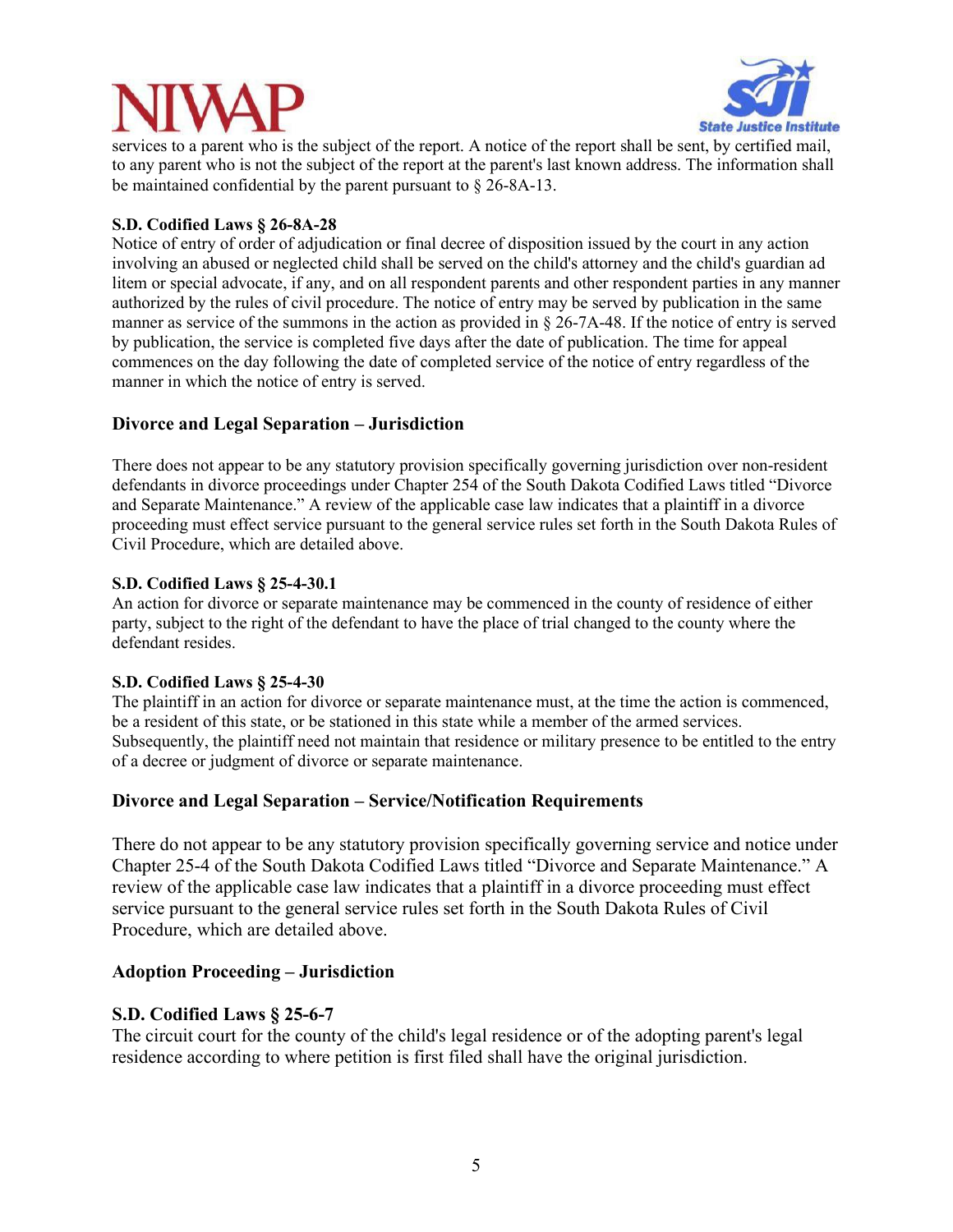



# **S.D. Codified Laws § 25-6-1.1**

 Father of illegitimate child not entitled to notice unless acknowledged. Notwithstanding any other provision of law or court rule the father of an illegitimate child shall, as a requirement of due process, have no rights to the service of process in adoption, dependency, delinquency, or termination of parental rights proceedings unless he is known and identified by the mother or unless he, prior to the entry of a final order, in any of the three proceedings, shall have acknowledged the child as his own by affirmatively asserting paternity, within sixty days after the birth of the child:

(1) As outlined in § 25-6-1; or

- (2) By causing his name to be affixed to the birth certificate as provided by  $\frac{834-25-13.2}{ }$ ; or
- (3) Otherwise by commencing a judicial proceeding claiming a parental right.

# **S.D. Codified Laws § 25-6-11**

Upon the filing of a petition for the adoption of a minor child the petitioner therein shall notify the Department of Social Services, by mailing to the department a copy of the petition. The petitioner also shall notify the department of the date fixed for hearing the petition, or mail to the department a copy of the order fixing the date of the hearing. The department shall make a recommendation as to the desirability of the adoption. The department may appear in any procedure the same as the party in interest, and may request a postponement of hearing on the petition in the event more time is needed for its investigation. This section only applies to a child in the custody of the department.

# **S.D. Codified Laws § 25-6-4**

No child may be adopted without the consent of the child's parents. However, if it is in the best interest of the child, the court may waive consent from a parent or putative father who:

- (1) Has been convicted of any crime punishable by imprisonment in the penitentiary for a period that, in the opinion of the court, will deprive the child of the parent's companionship for a critical period of time;
- (2) Has, by clear and convincing evidence, abandoned the child for six months or more immediately prior to the filing of the petition;
- (3) Has substantially and continuously or repeatedly neglected the child and refused to give the child necessary parental care and protection;
- (4) Being financially able, has willfully neglected to provide the child with the necessary subsistence, education, or other care necessary for the child's health, morals, or welfare or has neglected to pay for such subsistence, education, or other care if legal custody of the child is lodged with others and such payment ordered by the court;
- (5) Is unfit by reason of habitual abuse of intoxicating liquor or narcotic drugs;
- (6) Has been judicially deprived of the custody of the child, if the adjudication is final on appeal To the court of last resort or the time for an appeal has expired;
- (6A) Has caused the child to be conceived as a result of rape or incest; or
- (7) Does not appear personally or by counsel at the hearing to terminate parental rights after notice pursuant to §§ 25-5A-11 and 25-5A-12 which was received at least fifteen days prior to the hearing.

## **Domestic Violence – Jurisdiction**

## **S.D. Codified Laws § 25-10-2**

An application for relief seeking protection from domestic abuse may be filed in circuit court or in a magistrate